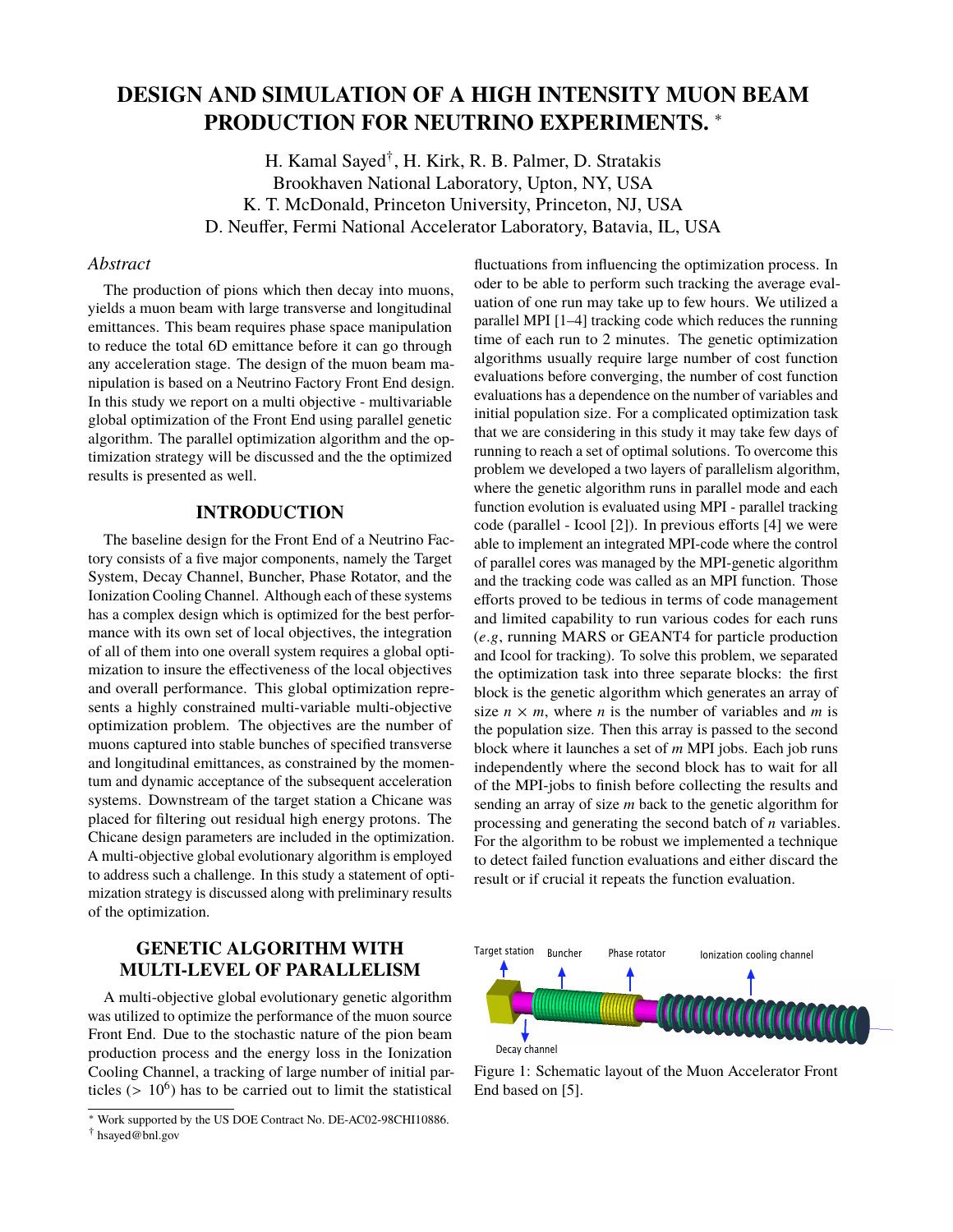## **PION PRODUCTION TARGET AND MUON PHASE SPACE MANIPULATION**

The target station under consideration of this study consists of Graphite target rod in a strong focusing solenoid field of 20 T. The solenoid filed tapers down to an end field which takes values from 2-4 T over a distance that we call "the taper length" *L*taper. After the particles leave the tapered target solenoid they are transported in the Decay Channel, Buncher, and Phase Rotator in a constant solenoid field. At the end of the Decay Channel, most pions have decayed into muons and the beam is about 15 m long. The beam is then bunched in a sequence of RF cavities with frequencies from 490 to 325 MHz that capture muons with kinetic energy ranging from 50-400 MeV. The bunching cavities RF voltage increases linearly along the channel. The Buncher cavities frequencies decreases adiabatically. The RF frequencies and gradients are used as free parameters to be optimized in the optimization process. In the energy phase-rotation section, lower energy muons are accelerated and high energy ones are decelerated, until at the end of the Rotator all the bunches have the same central momentum, and the original long bunch of muons of both signs has been formed into a series of microbunches with 21 bunches of  $\mu^+$  interleaved<br>with 21 bunches of  $\mu^-$ . The muon beam is then matched with 21 bunches of  $\mu^-$ . The muon beam is then matched<br>into the alternating 2.8-T solenoid field in the Ionization into the alternating, 2.8-T solenoid field in the Ionization Cooling Channel. A schematic of the Muon Front End is shown in Fig. 1.

#### **LOCAL SYSTEM OPTIMIZATIONS**

We will start by optimizing each of the local systems individually starting from the target, particle selection Chicane, and Be absorber. Later we include the mentioned systems with the rest of the Muon Front End including the Buncher, Energy Phase Rotator, matching to transverse Ionization Cooling Channel, and the Ionization Cooling Channel parameters in a global optimization to be discussed in the following section.

#### *The target geometry and capture section*

The pion production target yield depends on the proton driver beam parameters, target geometrical parameters, and the capture field. We first started by looking at the impact of beam and target geometrical parameters on the muon yield. Fig, 2. In this study both the proton beam and the target are set to be collinear. GEANT4 was used for particle production and the muon yield was recorded at the end of the Decay Channel, we only counted muons which fall within the acceptance of the Buncher and Energy Phase Rotator. The tracking included the capture section, Chicane and Decay Channel. The target material considered in this optimization is graphite. The aperture surrounding the target was also included in the optimization. Fig. 4 shows the muon yield for different end fields counted at the Decay Channel. Notice that the capture efficiency saturates at 7 T.

Table 1 shows the optimal parameters for the target geometry.



(c) Muon yield  $vs.$  target length. (d) Muon yield  $vs.$  target radius.

Figure 2: (a,b) Impact of initial proton beam size and angle on the muon yield. (c,d) impact of the target length and radius on the muon yield.

Table 1: Optimal proton beam and graphite target geometrical parameters.

| <b>Target Parameter</b> | Unit   | <b>Optimal Working Point</b> |
|-------------------------|--------|------------------------------|
| Target Rod Length       | m      | 0.8                          |
| <b>Target Radius</b>    | cm.    | 1.0                          |
| Angle to solenoid axis  | degree | 2.4                          |
| Proton beam size        | mm     | 0.2                          |
| Aperture size           | сm     | 12.5                         |

The target capture solenoid field peaks at the target location and should be adiabatically matched to a lower field solenoid channel for transport to the rest of the accelerator. In this study we examined only peak field of 20 T. The optimization run included the end field and the tapering length from peak value to end field value, see Fig. 3 for examples of such fields.



Figure 3: On-axis magnetic field profiles for the Target System.